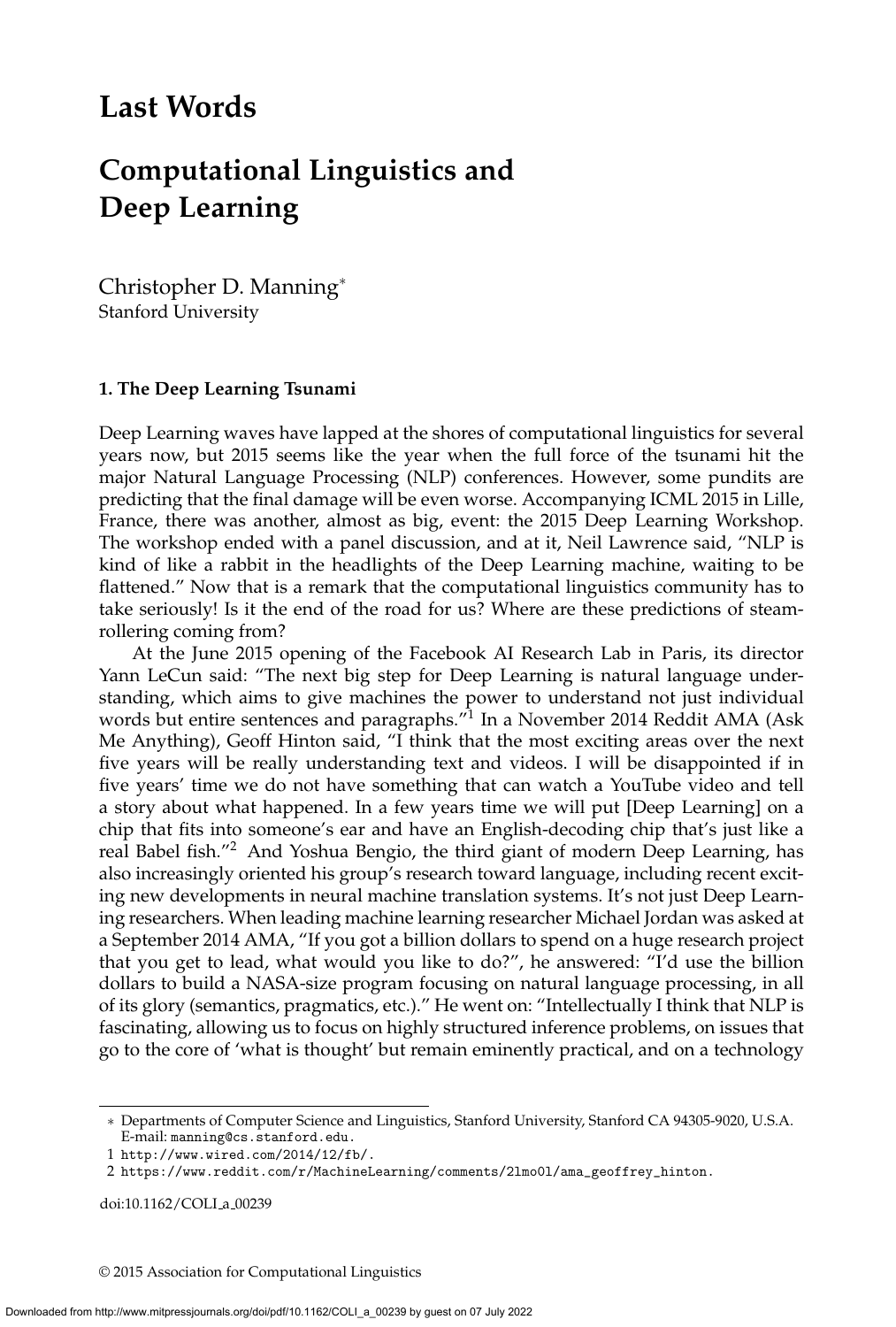that surely would make the world a better place." Well, that sounds very nice! So, should computational linguistics researchers be afraid? I'd argue, no. To return to the *Hitchhiker's Guide to the Galaxy* theme that Geoff Hinton introduced, we need to turn the book over and look at the back cover, which says in large, friendly letters: "Don't panic."

### **2. The Success of Deep Learning**

There is no doubt that Deep Learning has ushered in amazing technological advances in the last few years. I won't give an extensive rundown of successes, but here is one example. A recent Google blog post told about Neon, the new transcription system for Google Voice.<sup>3</sup> After admitting that in the past Google Voice voicemail transcriptions often weren't fully intelligible, the post explained the development of Neon, an improved voicemail system that delivers more accurate transcriptions, like this: "Using a (deep breath) *long short-term memory deep recurrent neural network* (whew!), we cut our transcription errors by 49%." Do we not all dream of developing a new approach to a problem which halves the error rate of the previously state-of-the-art system?

#### **3. Why Computational Linguists Need Not Worry**

Michael Jordan, in his AMA, gave two reasons why he wasn't convinced that Deep Learning would solve NLP: "Although current deep learning research tends to claim to encompass NLP, I'm (1) much less convinced about the strength of the results, compared to the results in, say, vision; (2) much less convinced in the case of NLP than, say, vision, the way to go is to couple huge amounts of data with black-box learning architectures."<sup>4</sup> Jordan is certainly right about his first point: So far, problems in higher-level language processing have not seen the dramatic error rate reductions from deep learning that have been seen in speech recognition and in object recognition in vision. Although there have been gains from deep learning approaches, they have been more modest than sudden 25% or 50% error reductions. It could easily turn out that this remains the case. The really dramatic gains may only have been possible on true signal processing tasks. On the other hand, I'm much less convinced by his second argument. However, I do have my own two reasons why NLP need not worry about deep learning: (1) It just has to be wonderful for our field for the smartest and most influential people in machine learning to be saying that NLP is the problem area to focus on; and (2) Our field is the domain science of language technology; it's not about the best method of machine learning—the central issue remains the domain problems. The domain problems will not go away. Joseph Reisinger wrote on his blog: "I get pitched regularly by startups doing 'generic machine learning' which is, in all honesty, a pretty ridiculous idea. Machine learning is not undifferentiated heavy lifting, it's not commoditizable like EC2, and closer to design than coding."<sup>5</sup> From this perspective, it is people in linguistics, people in NLP, who are the designers. Recently at ACL conferences, there has been an over-focus on numbers, on beating the state of the art. Call it playing the Kaggle game. More of the field's effort should go into problems, approaches, and architectures. Recently, one thing that I've been devoting a lot of time to—together with many other

<sup>3</sup> http://googleblog.blogspot.com/2015/07/neon-prescription-or-rather-new.html.

<sup>4</sup> http://www.reddit.com/r/MachineLearning/comments/2fxi6v/ama\_michael\_i\_jordan.

<sup>5</sup> http://thedatamines.com/post/13177389506/why-generic-machine-learning-fails.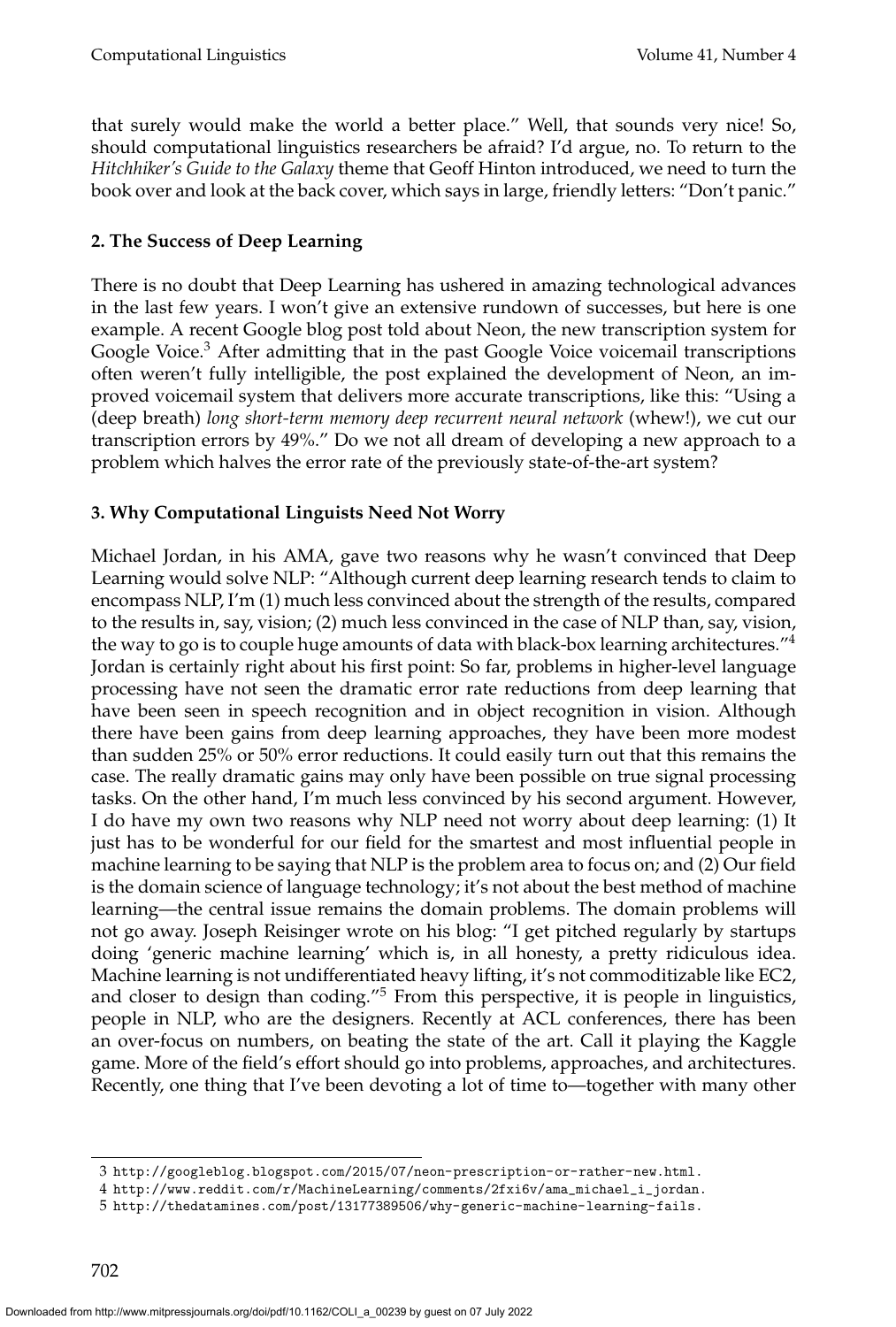collaborators—is the development of Universal Dependencies.<sup>6</sup> The goal is to develop a common syntactic dependency representation and POS and feature label sets that can be used with reasonable linguistic fidelity and human usability across all human languages. That's just one example; there are many other design efforts underway in our field. One other current example is the idea of Abstract Meaning Representation.<sup>7</sup>

#### **4. Deep Learning of Language**

Where has Deep Learning helped NLP? The gains so far have not so much been from true Deep Learning (use of a hierarchy of more abstract representations to promote generalization) as from the use of distributed word representations—through the use of real-valued vector representations of words and concepts. Having a dense, multidimensional representation of similarity between all words is incredibly useful in NLP, but not only in NLP. Indeed, the importance of distributed representations evokes the "Parallel Distributed Processing" mantra of the earlier surge of neural network methods, which had a much more cognitive-science directed focus (Rumelhart and McClelland 1986). It can better explain human-like generalization, but also, from an engineering perspective, the use of small dimensionality and dense vectors for words allows us to model large contexts, leading to greatly improved language models. Especially seen from this new perspective, the exponentially greater sparsity that comes from increasing the order of traditional word *n*-gram models seems conceptually bankrupt.

I do believe that the idea of deep models will also prove useful. The sharing that occurs within deep representations can theoretically give an exponential representational advantage, and, in practice, offers improved learning systems. The general approach to building Deep Learning systems is compelling and powerful: The researcher defines a model architecture and a top-level loss function and then both the parameters and the representations of the model self-organize so as to minimize this loss, in an end-to-end learning framework. We are starting to see the power of such deep systems in recent work in neural machine translation (Sutskever, Vinyals, and Le 2014; Luong et al. 2015).

Finally, I have been an advocate for focusing more on compositionality in models, for language in particular, and for artificial intelligence in general. Intelligence requires being able to understand bigger things from knowing about smaller parts. In particular for language, understanding novel and complex sentences crucially depends on being able to construct their meaning compositionally from smaller parts—words and multiword expressions—of which they are constituted. Recently, there have been many, many papers showing how systems can be improved by using distributed word representations from "deep learning" approaches, such as word2vec (Mikolov et al. 2013) or GloVe (Pennington, Socher, and Manning 2014). However, this is not actually building Deep Learning models, and I hope in the future that more people focus on the strongly linguistic question of whether we can build meaning composition functions in Deep Learning systems.

#### **5. Scientific Questions That Connect Computational Linguistics and Deep Learning**

I encourage people to not get into the rut of doing no more than using word vectors to make performance go up a couple of percent. Even more strongly, I would like to

<sup>6</sup> http://universaldependencies.github.io/docs/.

<sup>7</sup> http://amr.isi.edu.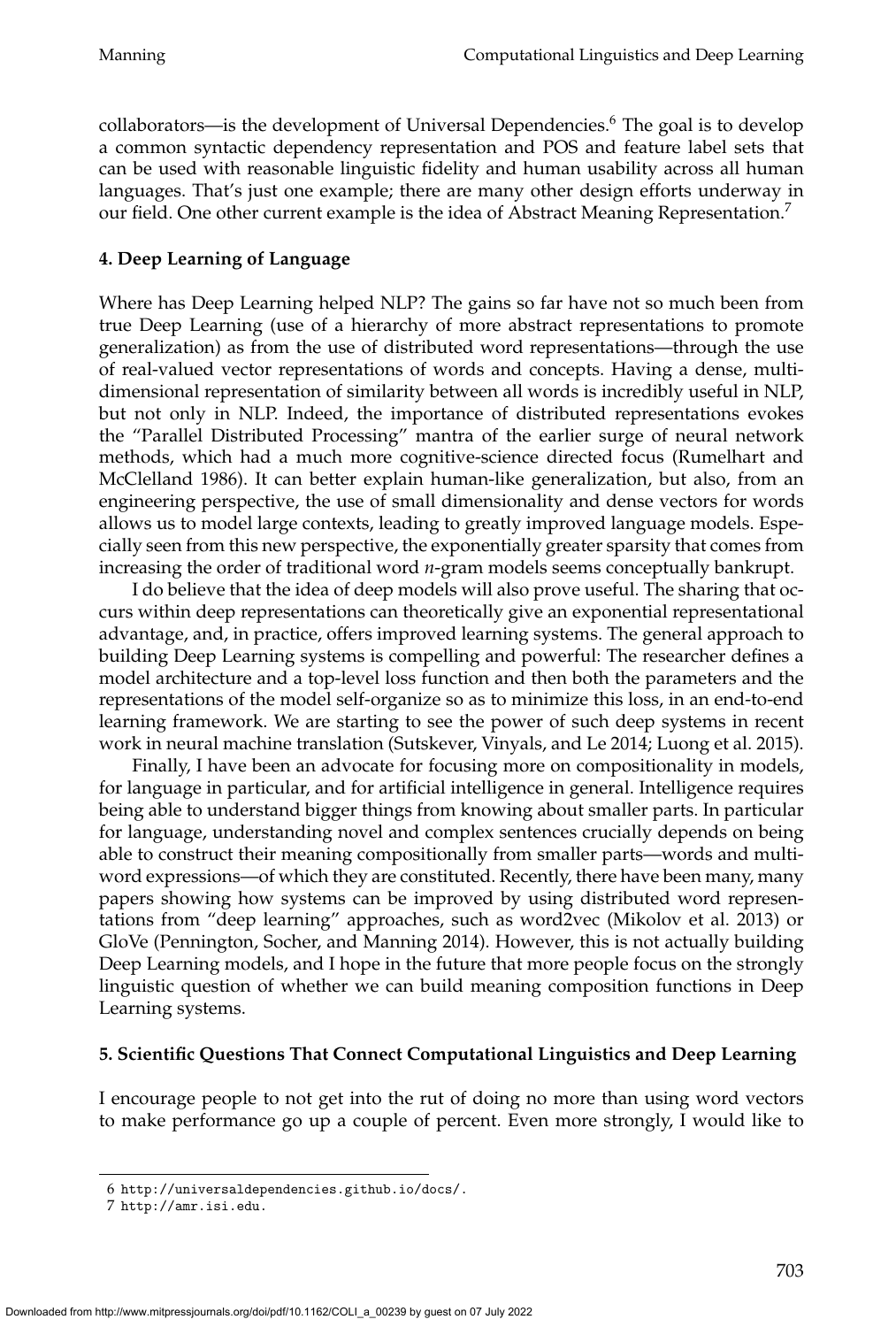suggest that we might return instead to some of the interesting linguistic and cognitive issues that motivated noncategorical representations and neural network approaches.

One example of noncategorical phenomena in language is the POS of words in the gerund *V-ing* form, such as *driving*. This form is classically described as ambiguous between a verbal form and a nominal gerund. In fact, however, the situation is more complex, as *V-ing* forms can appear in any of the four core categories of Chomsky (1970):

| N |             | + Adjective: an <i>unassuming</i> man Noun: | the <i>opening</i> of the store           |
|---|-------------|---------------------------------------------|-------------------------------------------|
|   | $-$   Verb: | she is <i>eating</i> dinner                 | Preposition: <i>concerning</i> your point |

What is even more interesting is that there is evidence that there is not just an ambiguity but mixed noun–verb status. For example, a classic linguistic text for being a noun is appearing with a determiner, while a classic linguistic test for being a verb is taking a direct object. However, it is well known that the gerund nominalization can do both of these things at once:

- (1) The not observing this rule is that which the world has blamed in our satorist. (Dryden, *Essay Dramatick Poesy,* 1684, page 310)
- (2) The only mental provision she was making for the evening of life, was the collecting and transcribing all the riddles of every sort that she could meet with. (Jane Austen, *Emma,* 1816)
- (3) The difficulty is in the getting the gold into Erewhon. (Sam Butler, *Erewhon Revisited,* 1902)

This is oftentimes analyzed by some sort of category-change operation within the levels of a phrase-structure tree, but there is good evidence that this is in fact a case of noncategorical behavior in language.

Indeed, this construction was used early on as an example of a "squish" by Ross (1972). Diachronically, the *V-ing* form shows a history of increasing verbalization, but in many periods it shows a notably non-discrete status. For example, we find clearly graded judgments in this domain:

- (4) Tom's winning the election was a big upset.
- (5) ?This teasing John all the time has got to stop.
- (6) ?There is no marking exams on Fridays.
- (7) \*The cessation hostilities was unexpected.

Various combinations of determiner and verb object do not sound so good, but still much better than trying to put a direct object after a nominalization via a derivational morpheme such as *-ation*. Houston (1985, page 320) shows that assignment of *V-ing* forms to a discrete part-of-speech classification is less successful (in a predictive sense) than a continuum in explaining the spoken alternation between *-ing* vs. *-in'*, suggesting that "grammatical categories exist along a continuum which does not exhibit sharp boundaries between the categories."

704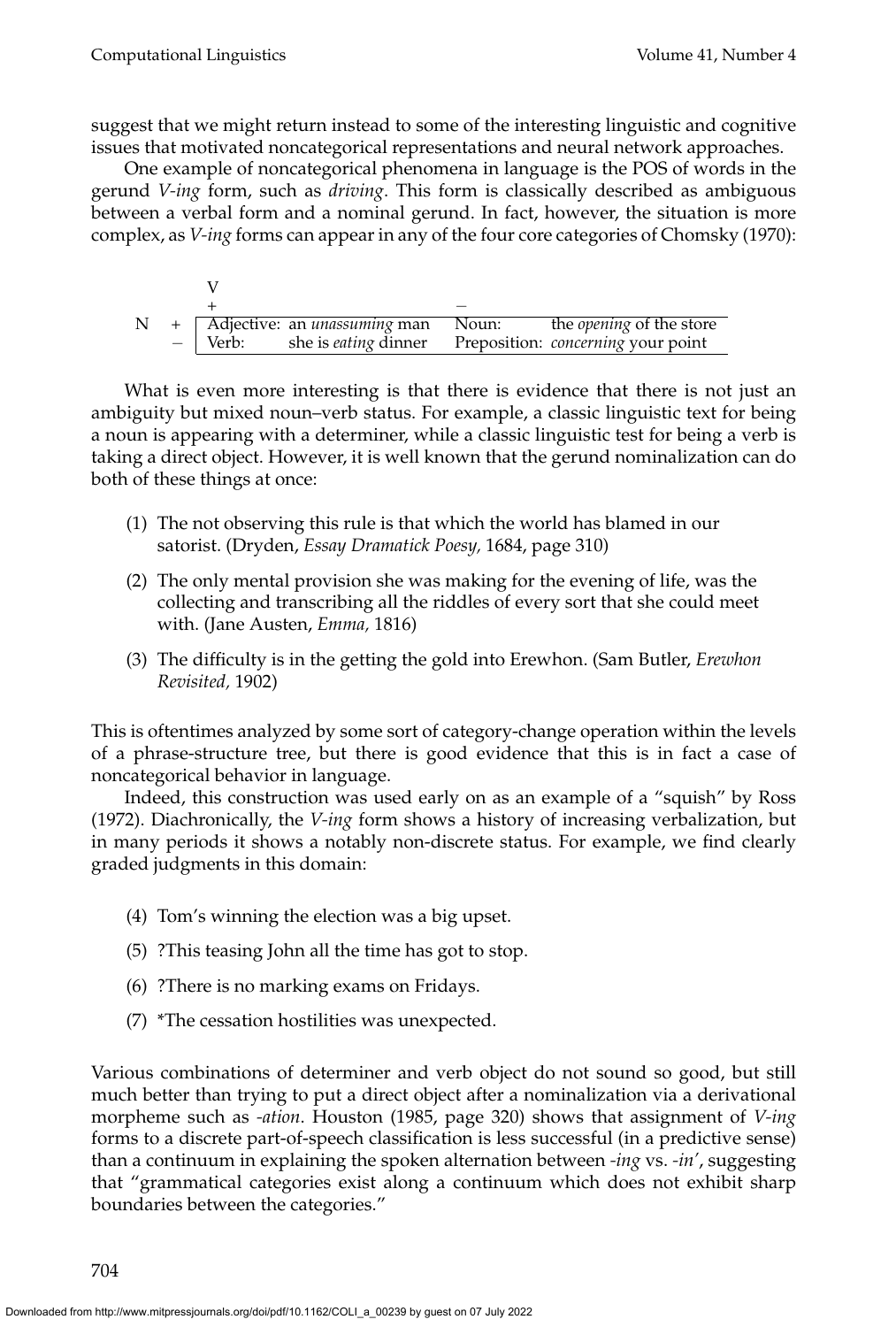A different, interesting example was explored by one of my graduate school classmates, Whitney Tabor. Tabor (1994) looked at the use of *kind of* and *sort of*, an example that I then used in the introductory chapter of my 1999 textbook (Manning and Schütze 1999). The nouns *kind* or*sort* can head an NP or be used as a hedging adverbial modifier:

- (8) [That kind [of knife]] isn't used much.
- (9) We are [kind of] hungry.

The interesting thing is that there is a path of reanalysis through ambiguous forms, such as the following pair, which suggests how one form emerged from the other.

- (10) [a [kind [of dense rock]]]
- (11) [a [[kind of] dense] rock]

Tabor (1994) discusses how Old English has *kind* but few or no uses of *kind of*. Beginning in Middle English, ambiguous contexts, which provide a breeding ground for the reanalysis, start to appear (the 1570 example in Example (13)), and then, later, examples that are unambiguously the hedging modifier appear (the 1830 example in Example (14)):

- (12) A nette sent in to the see, and of alle kind of fishis gedrynge (*Wyclif,* 1382)
- (13) Their finest and best, is a kind of course red cloth (*True Report,* 1570)
- (14) I was kind of provoked at the way you came up (*Mass. Spy,* 1830)

This is history not synchrony. Presumably kids today learn the softener use of *kind/sort of* first. Did the reader notice an example of it in the quote in my first paragraph?

(15) NLP is kind of like a rabbit in the headlights of the deep learning machine (Neil Lawrence, DL workshop panel, 2015)

Whitney Tabor modeled this evolution with a small, but already deep, recurrent neural network—one with two hidden layers. He did that in 1994, taking advantage of the opportunity to work with Dave Rumelhart at Stanford.

Just recently, there has started to be some new work harnessing the power of distributed representations for modeling and explaining linguistic variation and change. Sagi, Kaufmann, and Clark (2011)—actually using the more traditional method of Latent Semantic Analysis to generate distributed word representations—show how distributed representations can capture a semantic change: the broadening and narrowing of reference over time. They look at examples such as how in Old English *deer* was any animal, whereas in Middle and Modern English it applies to one clear animal family. The words *dog* and *hound* have swapped: In Middle English, *hound* was used for any kind of canine, while now it is used for a particular sub-kind, whereas the reverse is true for *dog*.

Kulkarni et al. (2015) use neural word embeddings to model the shift in meaning of words such as *gay* over the last century (exploiting the online Google Books Ngrams corpus). At a recent ACL workshop, Kim et al. (2014) use a similar approach—using word2vec—to look at recent changes in the meaning of words. For example, in Figure 1, they show how around 2000, the meaning of the word *cell* changed rapidly from being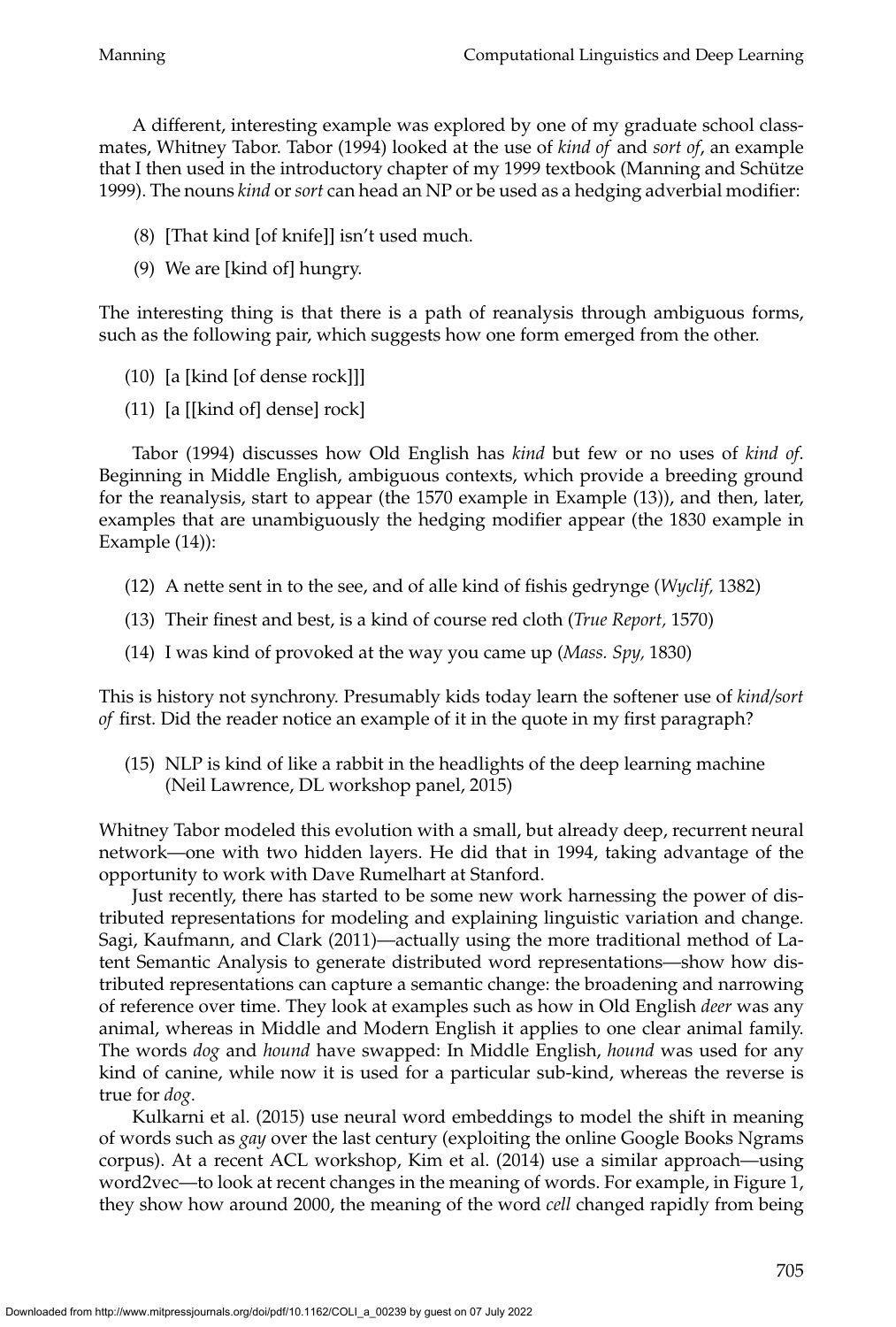

#### **Figure 1**

Trend in the meaning of *cell*, represented by showing its cosine similarity to four other words over time (where 1.0 represents maximal similarity, and 0.0 represents no similarity).

close in meaning to *closet* and *dungeon* to being close in meaning to *phone* and *cordless*. The meaning of a word in this context is the average over the meanings of all senses of a word, weighted by their frequency of use.

These more scientific uses of distributed representations and Deep Learning for modeling phenomena characterize the previous boom in neural networks. There has been a bit of a kerfuffle online lately about citing and crediting work in Deep Learning, and from that perspective, it seems to me that the two people who scarcely get mentioned any more are Dave Rumelhart and Jay McClelland. Starting from the Parallel Distributed Processing Research Group in San Diego, their research program was aimed at a clearly more scientific and cognitive study of neural networks.

Now, there are indeed some good questions about the adequacy of neural network approaches for rule-governed linguistic behavior. Old timers in our community should remember that arguing against the adequacy of neural networks for rule-governed linguistic behavior was the foundation for the rise to fame of Steve Pinker—and the foundation of the career of about six of his graduate students. It would take too much space to go through the issues here, but in the end, I think it was a productive debate. It led to a vast amount of work by Paul Smolensky on how basically categorical systems can emerge and be represented in a neural substrate (Smolensky and Legendre 2006). Indeed, Paul Smolensky arguably went too far down the rabbit hole, devoting a large part of his career to developing a new categorical model of phonology, Optimality Theory (Prince and Smolensky 2004). There is a rich body of earlier scientific work that has been neglected. It would be good to return some emphasis within NLP to cognitive and scientific investigation of language rather than almost exclusively using an engineering model of research.

Overall, I think we should feel excited and glad to live in a time when Natural Language Processing is seen as so central to both the further development of machine learning and industry application problems. The future is bright. However, I would encourage everyone to think about problems, architectures, cognitive science, and the details of human language, how it is learned, processed, and how it changes, rather than just chasing state-of-the-art numbers on a benchmark task.